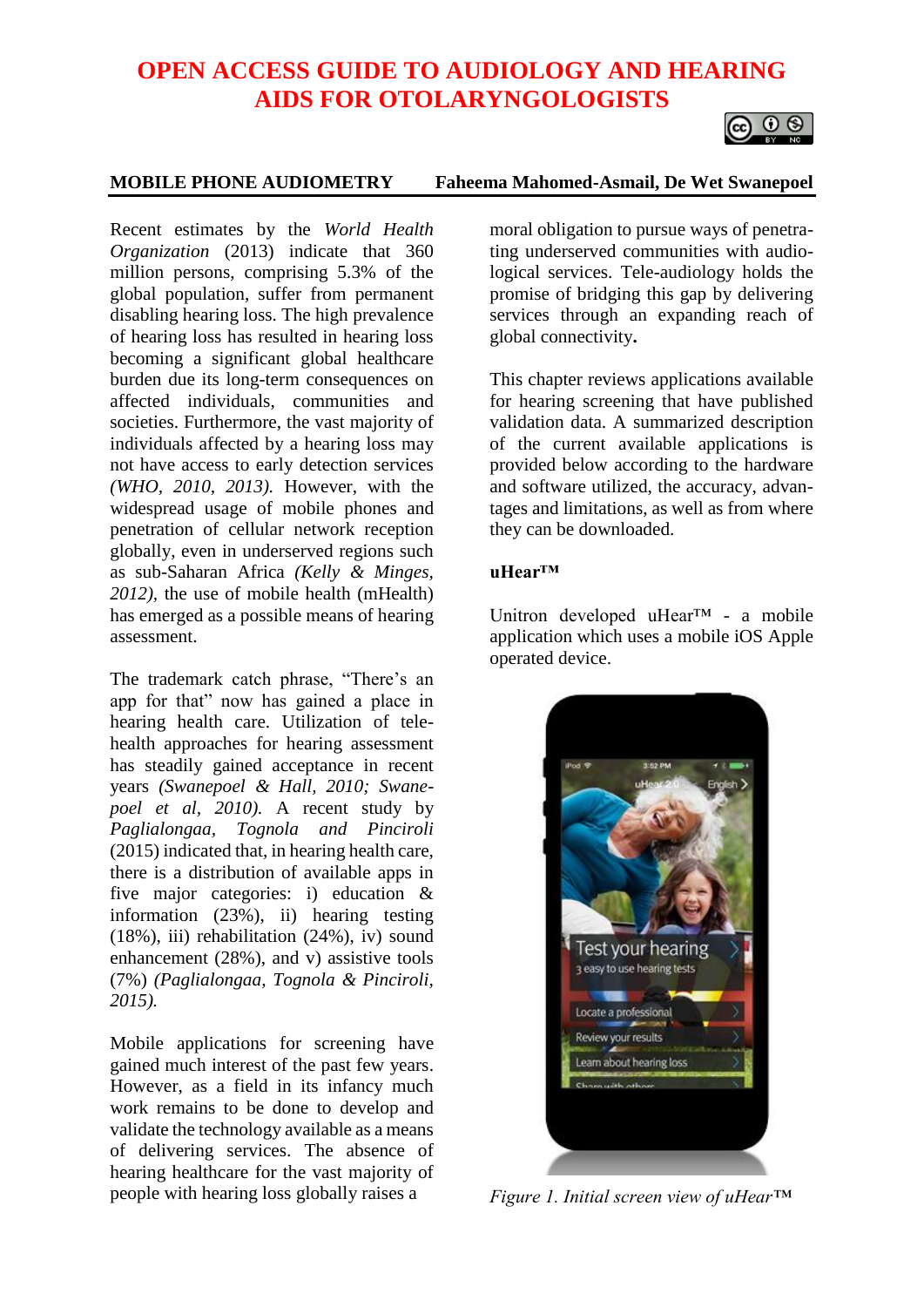## *Hardware and software*

uHear™ is suitable for the following Apple mobile devices: iPhone, iPod Touch and iPad. The application requires use of Appleendorsed insert headphones (ear-buds) which are provided with the device. Any compatible headphones with built-in background noise eliminators can also be used. The application can be download for free from the *iTunes website*, or from *Apple App Store*.

## *Accuracy and evidence*

Studies on uHear™ have indicated that it is sensitive only for high frequency hearing loss in a quiet room  $(p<0.05)$  with moderate sensitivity for detecting low frequency hearing loss. It has been recommended that uHear™ should be used to screen those at risk of developing or having a high frequency sensorineural hearing loss such as

- Patients on ototoxic drugs e.g. MDR-TB (Multi-Drug Resistant Tuberculosis) therapy, chemotherapy, and HAART (Highly Active Anti-Retroviral) therapy
- Patients with presbyacusis
- Children to be screened in a classroom, if no other audiology services are available

## *Advantages and limitations*

uHear™ has the following advantages

- It can be self-administered as it is easy and simple to use
- It takes only 6 minutes to administer the full test
- Information is recorded on the mobile device and displayed immediately for assessment
- It can be used on multiple Apple devices (iPhone, iPad or iPod Touch)

Although it has many advantages the following limitations exist

- It is inaccurate for low frequencies
- It must be performed in a quiet room or a soundproof room
- It does not distinguish between conductive and sensorineural hearing loss
- Because it uses ear buds it may not be suited to patients with otorrhoea
- Instructions are in English so non-English speakers need a translator to explain the steps of the test

## *uHear™ can be download from iTunes at* [http://itunes.apple.com/us/app/uhear/id309](http://itunes.apple.com/us/app/uhear/id309811822?mt=8) [811822?mt=8](http://itunes.apple.com/us/app/uhear/id309811822?mt=8)

## **EarTrumpet**

EarTrumpet (Praxis Biosciences, Irvine, California) is a self-administered Apple iOS smartphone application downloaded from iTunes and can be installed on an iPhone and IPod Touch. It was originally created by Dr. Allen Foulad with the support of the Otolaryngology Department at the University of California, Irvine, USA.

#### *Hardware and software*

EarTrumpet is an iOS-based hearing application suite that provides a user-administered hearing test and a customizable personal sound amplification tool. It is compatible with the iPhone, iPod Touch  $(2<sup>nd</sup>$ generation and later), and the iPad. A headset that has both an earpiece and a microphone is recommended. An Apple headset is required to provide the most accurate hearing test results. EarTrumpet also allows selection of a headphone transducer, with the application pre-calibrated for the accompanying Apple in-ear headphones *(Foulad et al, 2013).*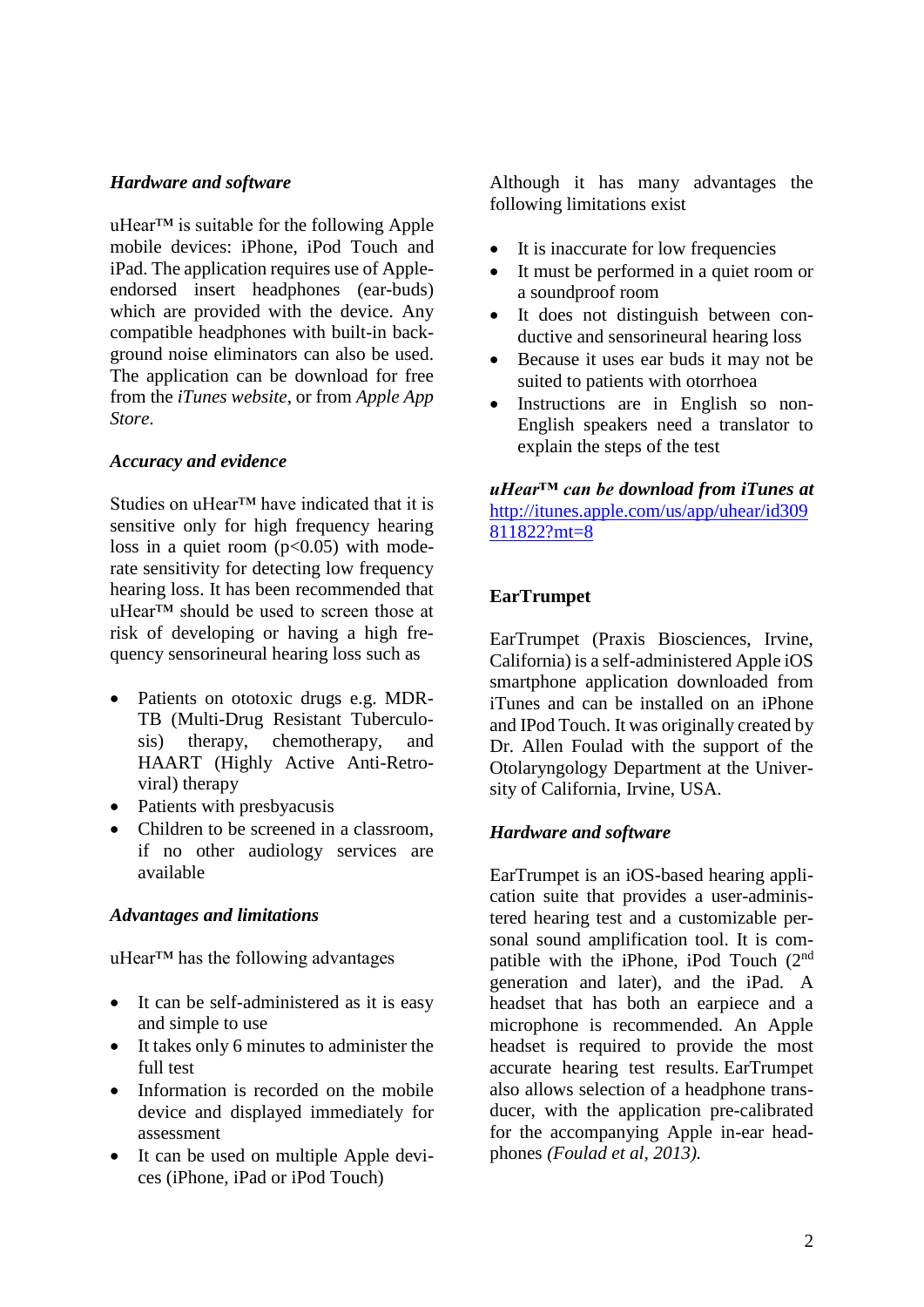The hearing suite consists of two modules: a hearing enhancer (*i.e.* sound amplifier) and hearing test. The self-administered hearing test module allows for three test types and has an option to select a headphone transducer *(Foulad et al, 2013).* Test types include "Basic" (*i.e.* thresholds obtained at 500, 1000, 4000, 8000 Hz), "Comprehensive" (*i.e.* thresholds obtained at audiometric octave frequencies between 125 Hz and 8000 Hz), and "Custom" (*i.e.* thresholds to be selected for testing).

Before the test, the tester needs to couple the headphone transducer to the respective ear, then calibrate the volume level of the headphone's output to a predetermined level as depicted on the iPad screen by means of a sliding bar and a green check mark. Then the tester initiates the hearing test by pressing a button box labeled "start" which then defaults to the application running a 5-second analysis of the levels in the environment. Once the environment is considered satisfactory for testing, the application screen defaults to a new screen that displays a button box instructing the tester to press the button when they hear a series of three pulsed pure-tones. Thresholds at each frequency are determined in 5dB intervals and after the third ascending reversal *(Foulad et al, 2013).* 

## *Accuracy and evidence*

The EarTrumpet and Apple iOS-based devices provide a platform for automated air conduction audiometry without requiring extra equipment and yield hearing test results that approach those of conventional audiometry *(Foulad et al, 2013).* However it is indicated that EarTrumpet is intended for novelty purposes only and is not meant to replace clinical hearing tests. The information obtained from this application should not be used in the diagnosis of any medical condition, including but not limited to hearing loss.

## *Advantages and limitations*

It has been reported that the EarTrumpet screening tool yields an increase in selfefficacy in individuals compared to individuals who experienced a traditional hearing screening model. This increase in selfefficacy improved the likelihood of impaired listeners seeking the services and technologies offered by hearing healthcare providers *(Amlani, 2014).* Furthermore, it was found that EarTrumpet could be used as part of a hearing wellness program which would make healthcare available even with the limited supply of professionals entering the profession *(Swanepoel et al., 2010; Windmill & Freeman, 2013).* A limitation of this device is that it cannot be used on Android applications and that the headphones cannot be calibrated according to current ISO standards.

# *EarTrumpet can be downloaded from iTunes at*

[https://itunes.apple.com/us/app/eartrumpet/](https://itunes.apple.com/us/app/eartrumpet/id385494796) [id385494796](https://itunes.apple.com/us/app/eartrumpet/id385494796)

## **hearScreen™**

hearScreen™ was developed for hearing screening with automated test sequences employing real-time monitoring of environmental noise and data management facilities. It is being developed at the University of Pretoria, and is a mobile pure tone screening application that utilizes an inexpensive smartphone (Android OS) and headphone hearScreen™. It is currently in a beta launch phase, and because the product has not been officially launched, its commercial availability is currently limited.

## *Hardware and software*

The hearScreen™ application uses an Android SDK (software development kit) version 21.0.1 via the Eclipse IDE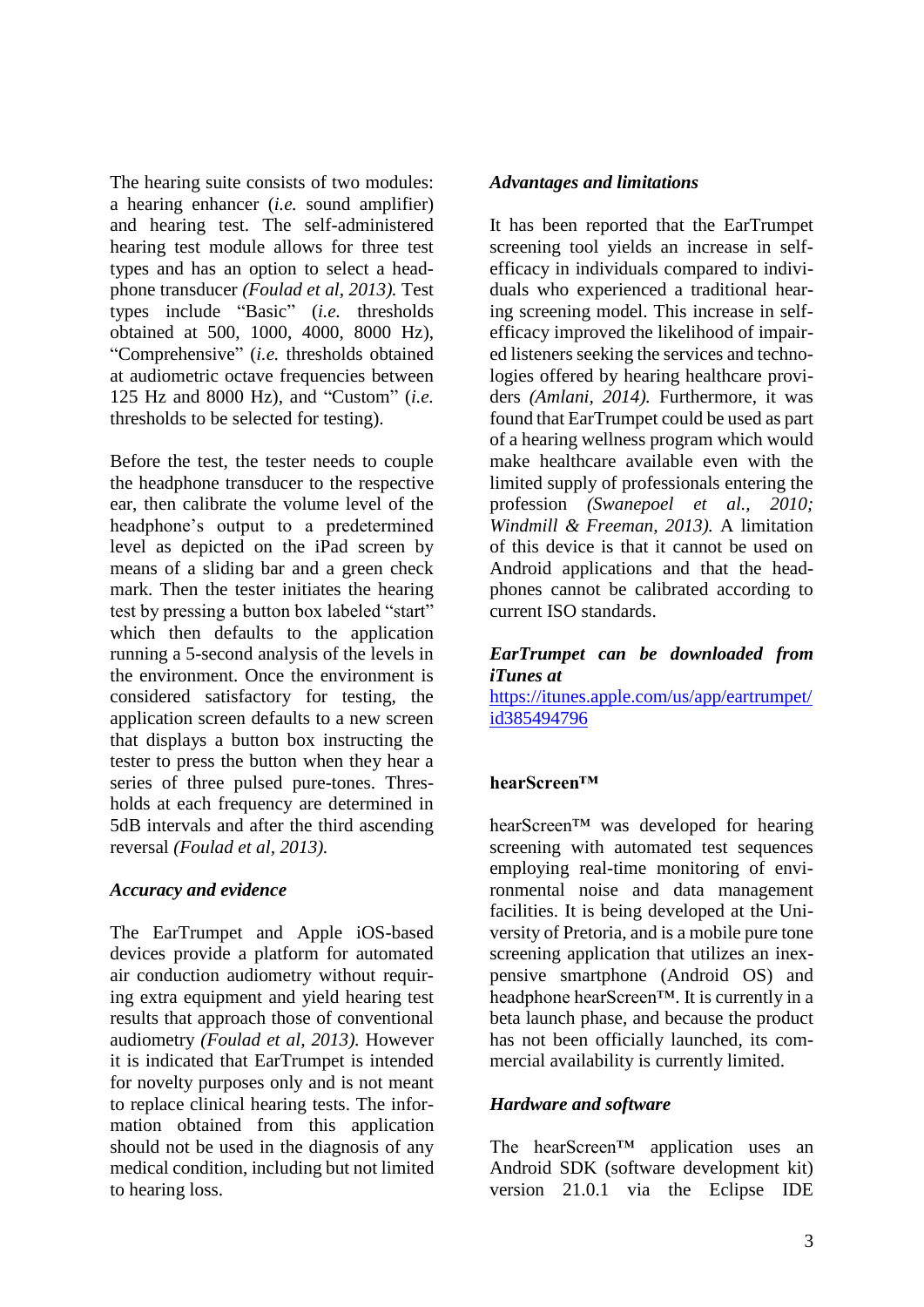(integrated development environment) version 4.2.1 is developed for Android phones. The hearScreen™ software can link with a calibrated headphone to allow for accurate hearing testing and screening. The screening version makes use of a force-choice paradigm that requires the test operator to present the test signal. Once the patient indicates the tone has been heard the tester is required to indicate whether the patient has responded to the sound in a YES/NO response provided on the application *(Figure 2).* Based on the response, the intensity and frequency change automatically according to the programmed test protocol. There is also a threshold version (hearTest) that uses automated testing with a response button on the phone.



*Figure 2. User-friendly force-choice paradigm with noise monitoring function*

#### *Accuracy and evidence*

hearScreen™ is calibrated according to current standards (ANSI/ASA S3.6-2010; ISO 389-1,1998) and has shown that valid monitoring of environmental noise can be achieved according to maximum permissible ambient noise levels (MPANLs).

No significant difference for screening outcomes using smartphone hearScreen™ and conventional audiometry was evident when tested on school-aged children *(Mahomed-Asmail et al., 2016).* In addition, hear-Screen™ has been validated in a primary health care setting *(Louw et al., in press)* and can be administered by a lay person *(Yousuf Hussein et al., in press).*

## *Advantages and limitations*

hearScreen™ is a unique, patented solution for school-based hearing screening, which utilizes a commercial smartphone and headphones with a software module allowing for calibration of signals according to current standards (SANS 10154-1:2004). It makes use of recommended screening protocols preprogrammed for consistent, reliable and user-friendly screening and has integrated noise monitoring which provides real-time feedback on compliance of environmental noise to prescribed Maximum Permissible Ambient Noise Levels (MPANLs).

It is intended for use by minimally trained test facilitators and has been used by community health workers *(Yousuf Hussein et al., in press).* It also has an electronic data capturing feature, hearData, which allows for data sharing with cellular or Wi-Fi networks, ensuring data management which permits monitoring outcomes and efficacy of screening programs. A limitation of the screening application is that it is only compatible with Android OS software and requires calibrated headphones; however this allows for validated and accurate results and monitoring of MPANLs while testing.

*hearScreen™ is currently in a beta launch phase. For more information visit* [https://www.hearscreen.com](https://www.hearscreen.com/)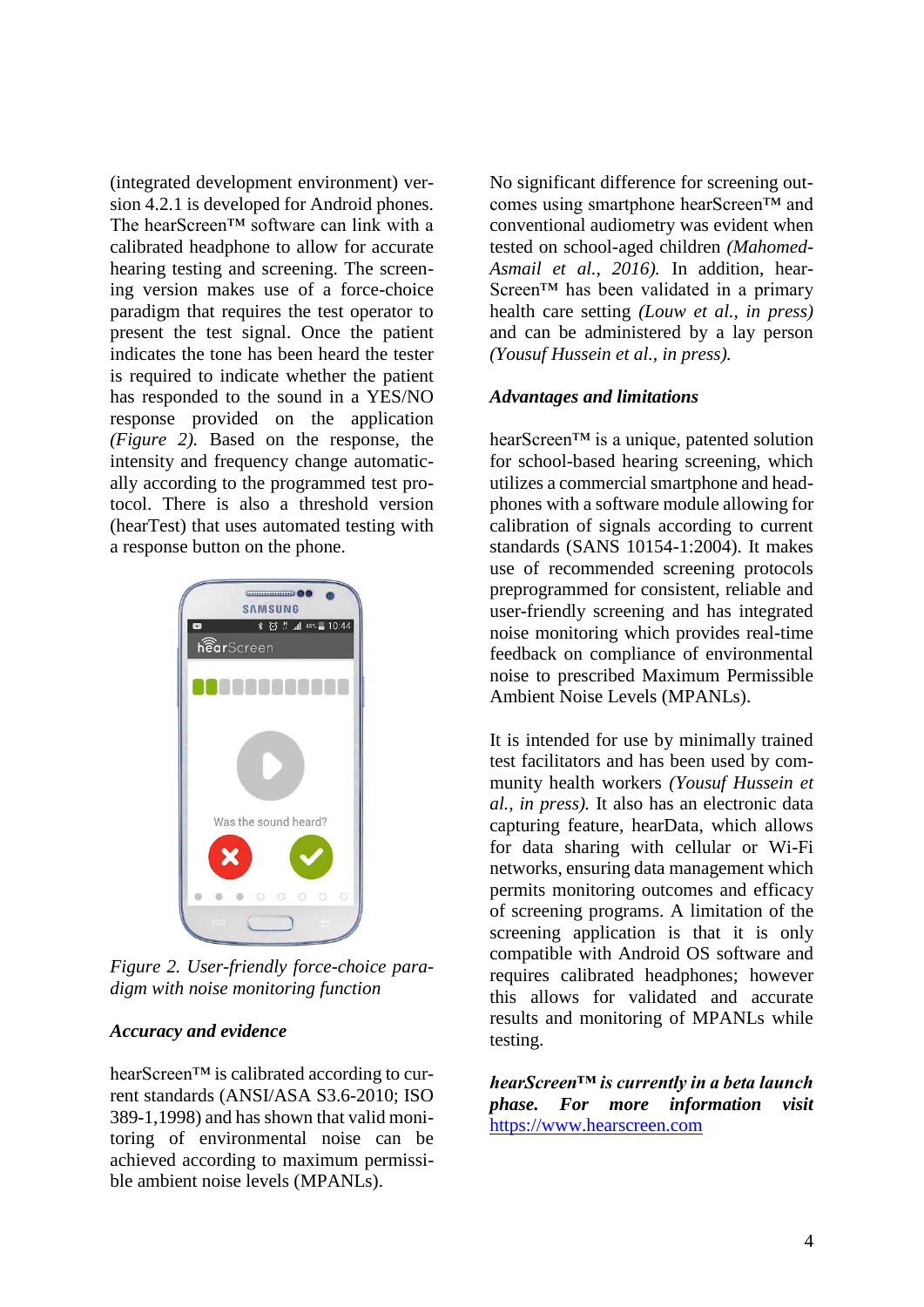#### **hearZA™**

hearZA™, South Africa's National Hearing Test, is a self-test which serves as a speechin-noise screening tool that was recently developed by a group of researchers at the University of Pretoria. Currently it is only available for download in South Africa and offers 3 free hearing screenings. The screening results are provided immediately and are reported to the user on the smartphone.

## *Hardware and software*

hearZA™, is a smartphone application that was designed using Android studio (version 0.6.0, created by Google) written in Java (Java development kit version 8.0, created by Oracle). The smartphone application was designed to be used on any Android smartphone with any headphone or earphone and results can be obtained within a few minutes. A list of triplets is stored in the Android application containing 120 unique digit triplets *(Smits, Goverts & Festern, 2013).* Sound-files of the digits 0 to 9 were stored separately in OGG format on the application. When the test starts a digit triplet is randomly selected from the list of 120 different digit triplets. After the triplet has been identified, the program assembles the triplet by selecting and presenting the appropriate digits with silent intervals of 500ms in between. The test operates with a fixed noise level and a varying speech level when triplets with negative SNRs are presented. When triplets with positive SNRs are presented the speech level becomes fixed and the noise level varies. This procedure ensures a constant overall level of the stimulus (i.e., triplet and noise).

When the application is opened a tutorial screen appears to instruct the subject how to use the application. The next screen instructs the user to enter their biographic details and then moves on to an instruction

screen which prompts the user to put on the smartphone headset and listen to digits being repeated. The user uses a scrollbar to adjust the intensity of the digits to a comfortable listening intensity. A "Start Test" button allows the subject to begin testing. When the test starts digits are presented diotically. A popup keypad appears after the subject listened to the digits to allow the subject to enter the response.

## *Accuracy and evidence*

HearZa has been successfully developed and validated as a self-test on a smartphone via a smartphone application using any available headphone type *(Potgieter et al., 2016).* The mean SRT and speech recognition functions for the smartphone-based hearing test corresponds well to previous developed telephone-based digits-in-noise tests (Smits et al, 2004; Jansen et al, 2010). The application can be used on any Android smartphone and with any headphone type.

## *Advantages and limitations*

The South African smartphone digits-innoise hearing test could increase access to hearing services if made available via online App-stores. The issue of English additional language speakers' performance needs to be investigated in the context of the multilingualism *(Potgieter et al., 2016).* Furthermore, currently hearZa is only available for download in South Africa and provides 3 free hearing screenings.

## *More information on hearZa:*  [http://www.hearza.co.za](http://www.hearza.co.za/)

## **Current recommended clinical applications of mobile phone audiometry**

Based on *current* data about reliability of the above mobile phone audiometry apps,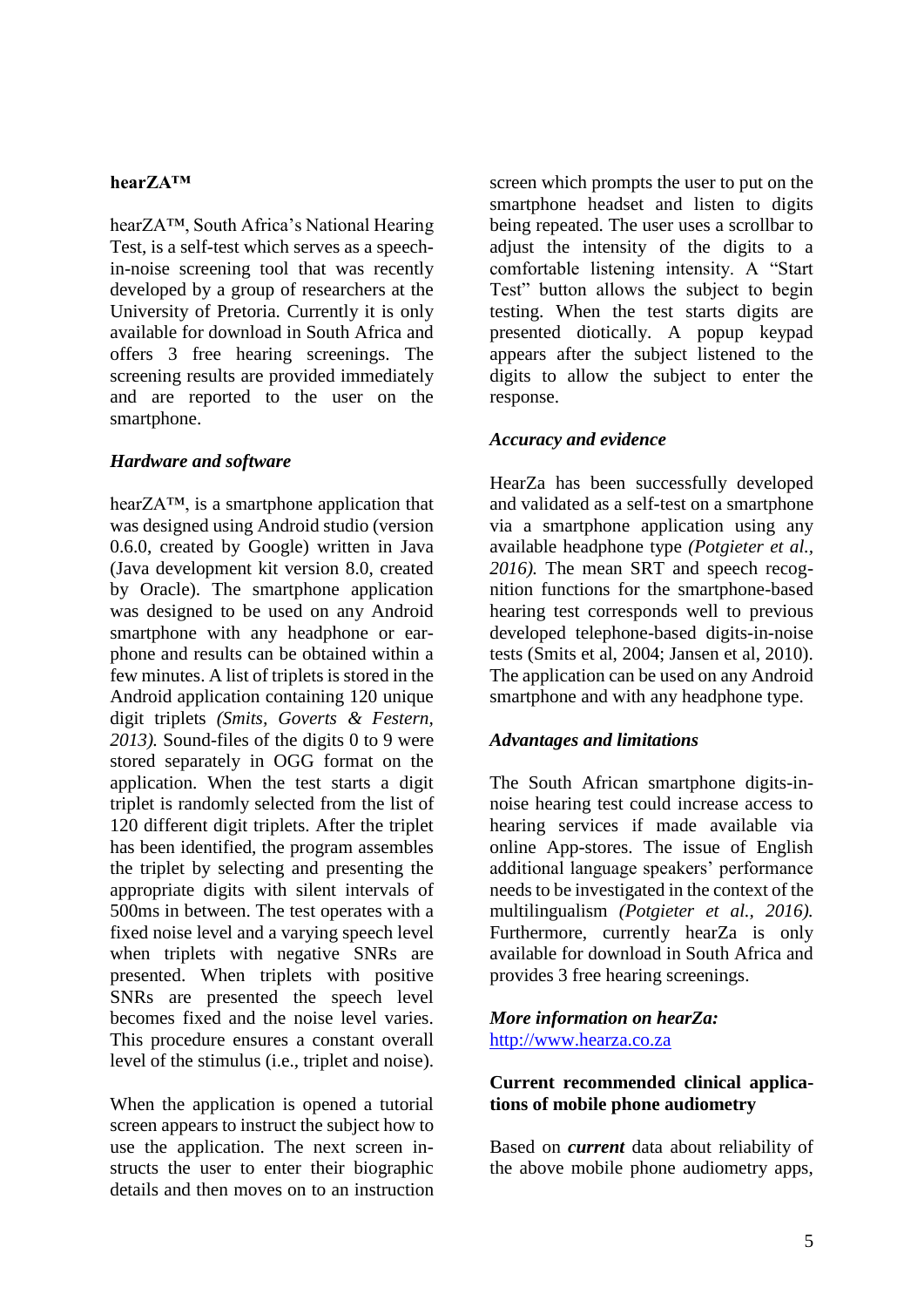the authors recommend the following clinical applications:

#### *Settings where no formal audiology is available*

- Screening
- Ototoxicity monitoring (calibrated headphones)
- Occupational monitoring (calibrated headphones)
- Evaluation for hearing aid fitting

#### *Settings where there is limited access to formal audiology*

- Screening
- Ototoxicity monitoring (calibrated headphones)
- Occupational monitoring (calibrated headphones)

#### *Settings where there is full access to formal audiology*

- **Screening**
- Onsite monitoring programmes

#### **References**

- 1. American National Standards Institute / Acoustical Society America (ANSI/ ASA) S3.6 - 2010. Specification for Audiometers
- 2. Amlani, A. Apps for the Ears. *The ASHA Leader* 2014; 19, 34-5
- 3. Foulad A, Bui P, Djalilian H. Automated audiometry using Apple iOS-based application technology. *Otolaryngol Head Neck Surg* 2013; 149(5), 701-6
- 4. International Standardization Organization (ISO) 389-1 (1998). Acoustics - Reference zero for the calibration of audiometric equipment. Part 1: Reference equivalent threshold sound pressure levels for pure tones and supraaural earphones
- 5. Kelly T. & Minges M. Exclusive Summary. 2012. Washington: World Bank
- 6. Louw C; Swanepoel D; Eikelboom RH; Myburgh HC. Smartphone-based hearing screening at primary health care clinics. *Ear & Hearing* (In press)
- 7. Mahomed-Asmail F; Swanepoel D; Eikelboom R.H; Myburgh, H.C; Hall III, J. Clinical Validity of hearScreen™ Smartphone Hearing Screening for School Children. *Ear & Hearing* 2016, 37 (1)11-7
- 8. Paglialonga A, Tognola G, Pinciroli F. Apps for Hearing Sciences and Care. *Am J Audiol* 2015; 24, 293-8
- 9. Potgieter J, Swanepoel D, Myburgh H.C, Hopper T, & Smiths, C. Development and validation of a smartphone-based digits-in-noise hearing test in South African English. *Int J Audiol* 2016; 55(7), 405-11
- 10. Smits C, Goverts T. & Festern J.M. The digits-in-noise test: Assessing aud-itory speech recognition abilities in noise. *J Acoust Soc Am* 2013; 133, 1693-1706
- 11. Smits C, Kapteyn T.S. & Houtgast T. Development and validation of an automatic speech-in-noise screening test by telephone. *Int J Audiol* 2004; 43, 15-28
- 12. Swanepoel D. & Hall J.W. A systematic review of telehealth applications in audiology. *Telemed J e-Health* 2010; 16,  $181 - 200$
- 13. Swanepoel D, Clark JL, Koekemoer D, Hall JW, Krumm M, Ferrari D, McPherson B, Olusanya B, Mars M, Russo I, Barajas J. Telehealth in audiology—the need and potential to reach underserved communities. *Int J Audiol* 2010; 49:195-202
- 14. World Health Organisation. WHO: Deafness and hearing loss. 2013. Geneva: Switzerland
- 15. World Health Organization. Neonatal and infant hearing screening. Current issues and guiding principles for action. 2010. Outcomes of a WHO infor-